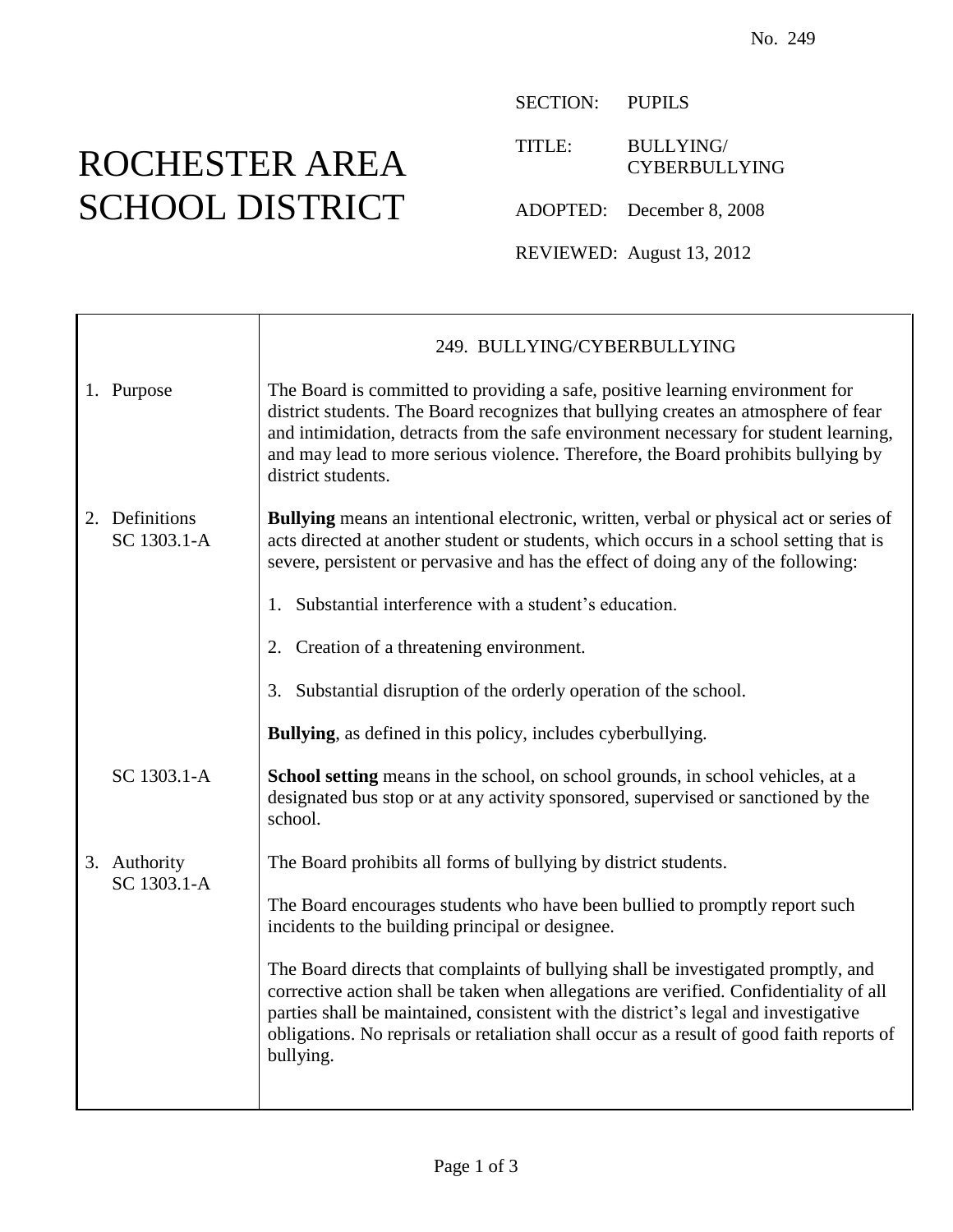|  | 4. Delegation of<br>Responsibility                    | Each student shall be responsible to respect the rights of others and to ensure an<br>atmosphere free from bullying.                                                                                                                                                |
|--|-------------------------------------------------------|---------------------------------------------------------------------------------------------------------------------------------------------------------------------------------------------------------------------------------------------------------------------|
|  |                                                       | The Superintendent or designee shall develop administrative regulations to<br>implement this policy.                                                                                                                                                                |
|  | SC 1303.1-A                                           | The Superintendent or designee shall ensure that this policy and administrative<br>regulations are reviewed annually with students.                                                                                                                                 |
|  | SC 1303.1-A                                           | The Superintendent or designee, in cooperation with other appropriate<br>administrators, shall review this policy every three (3) years and recommend<br>necessary revisions to the Board.                                                                          |
|  | SC 1303.1-A                                           | District administration shall annually provide the following information with the<br>Safe School Report:                                                                                                                                                            |
|  |                                                       | 1. Board's Bullying Policy.                                                                                                                                                                                                                                         |
|  |                                                       | 2. Report of bullying incidents.                                                                                                                                                                                                                                    |
|  |                                                       | Information on the development and implementation of any bullying prevention,<br>3.<br>intervention or education programs.                                                                                                                                          |
|  | 5. Guidelines<br>SC 1303.1-A<br>Title 22<br>Sec. 12.3 | The Code of Student Conduct, which shall contain this policy, shall be disseminated<br>annually to students.                                                                                                                                                        |
|  | Pol. 218                                              | This policy shall be accessible in every classroom. The policy shall be posted in a<br>prominent location within each school building and on the district web site, if<br>available.                                                                                |
|  |                                                       | Education                                                                                                                                                                                                                                                           |
|  | SC 1302-A,<br>$1303.1 - A$<br>Pol. 236                | The district may develop and implement bullying prevention and intervention<br>programs. Such programs shall provide district staff and students with appropriate<br>training for effectively responding to, intervening in and reporting incidents of<br>bullying. |
|  |                                                       |                                                                                                                                                                                                                                                                     |